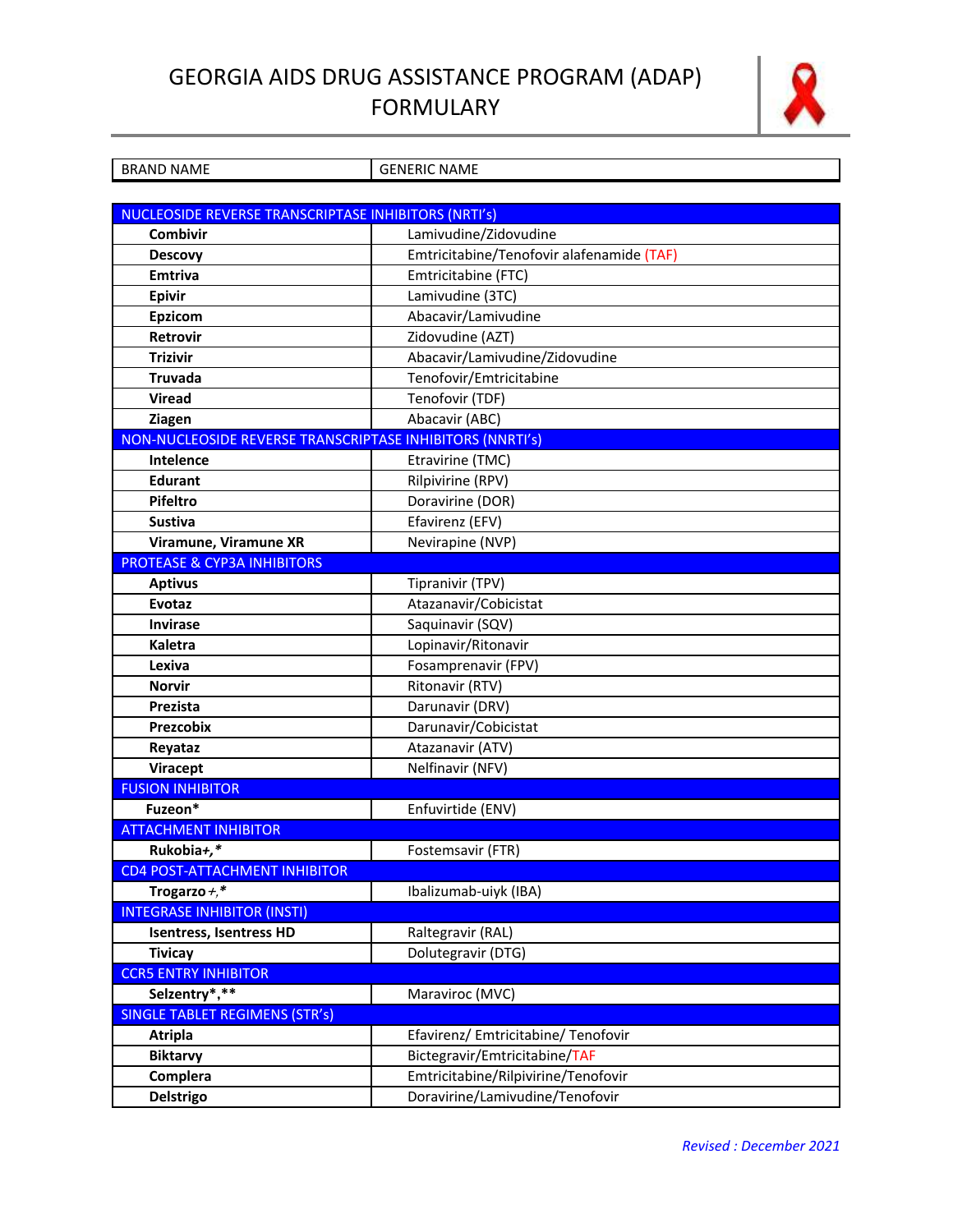## GEORGIA AIDS DRUG ASSISTANCE PROGRAM (ADAP) **FORMULARY**



| <b>BRAND NAME</b>                         | <b>GENERIC NAME</b>                             |  |
|-------------------------------------------|-------------------------------------------------|--|
|                                           |                                                 |  |
| Dovato                                    | Dolutegravir/Lamivudine                         |  |
| Genvoya                                   | Elvitegravir/Cobicistat/Emtricitabine/TAF       |  |
| Juluca                                    | Dolutegravir/Rilpivirine                        |  |
| <b>Odefsey</b>                            | Emtricitabine/Rilpivirine/TAF                   |  |
| <b>Stribild</b>                           | Elvitegravir/Cobicistat/Emtricitabine/Tenofovir |  |
| <b>Triumeq</b>                            | Dolutegravir/Abacavir/Lamivudine                |  |
| <b>ANTIVIRALS</b>                         |                                                 |  |
| Famvir                                    | Famciclovir                                     |  |
| Valcyte                                   | Valganciclovir                                  |  |
| <b>Valtrex</b>                            | Valacyclovir                                    |  |
| <b>Zovirax</b>                            | Acyclovir                                       |  |
| <b>TUBERCULOSIS &amp; MAC PROPHYLAXIS</b> |                                                 |  |
| <b>Biaxin</b>                             | Clarithromycin                                  |  |
| Isoniazid                                 | <b>INH</b>                                      |  |
| <b>Myambutol</b>                          | Ethambutol                                      |  |
| Mycobutin                                 | Rifabutin                                       |  |
| Pyrazinamide                              | <b>PZA</b>                                      |  |
| <b>Rifadin</b>                            | Rifampin                                        |  |
| <b>Zithromax</b>                          | Azithromycin                                    |  |
| <b>ANTIFUNGALS</b>                        |                                                 |  |
| <b>Diflucan</b>                           | Fluconazole                                     |  |
| <b>Mycelex</b>                            | Clotrimazole                                    |  |
| Mycostatin/Nilstat                        | Nystatin                                        |  |
| <b>Nizoral</b>                            | Ketoconazole                                    |  |
| Sporanox                                  | Itraconazole                                    |  |
| PCP PROPHYLAXIS/TREATMENT                 |                                                 |  |
| Bactrim/Septra                            | TMP/SMX SS & DS                                 |  |
| Cleocin                                   | Clindamycin                                     |  |
|                                           | Dapsone                                         |  |
| <b>Mepron</b>                             | Atovaquone                                      |  |
|                                           | Primaquine                                      |  |
|                                           | Trimethoprim                                    |  |
| <b>TOXOPLASMOSIS</b>                      |                                                 |  |
| Daraprim++                                | Pyrimethamine                                   |  |
| Leucovorin                                | Folinic Acid                                    |  |
|                                           | Sulfadiazine                                    |  |
| <b>ANTI-CONVULSANT/ NEUROPATHIES</b>      |                                                 |  |
| <b>Neurontin</b>                          | Gabapentin                                      |  |
| <b>ANTI-INFLAMMATORY/ STEROID</b>         |                                                 |  |
|                                           | Prednisone                                      |  |
| <b>ANTI-EMETIC/ ANTIDIARRHEAL</b>         |                                                 |  |
| Compazine                                 | Prochlorperazine                                |  |
|                                           | Loperamide                                      |  |
| <b>HEMATOLOGIC AGENTS</b>                 |                                                 |  |